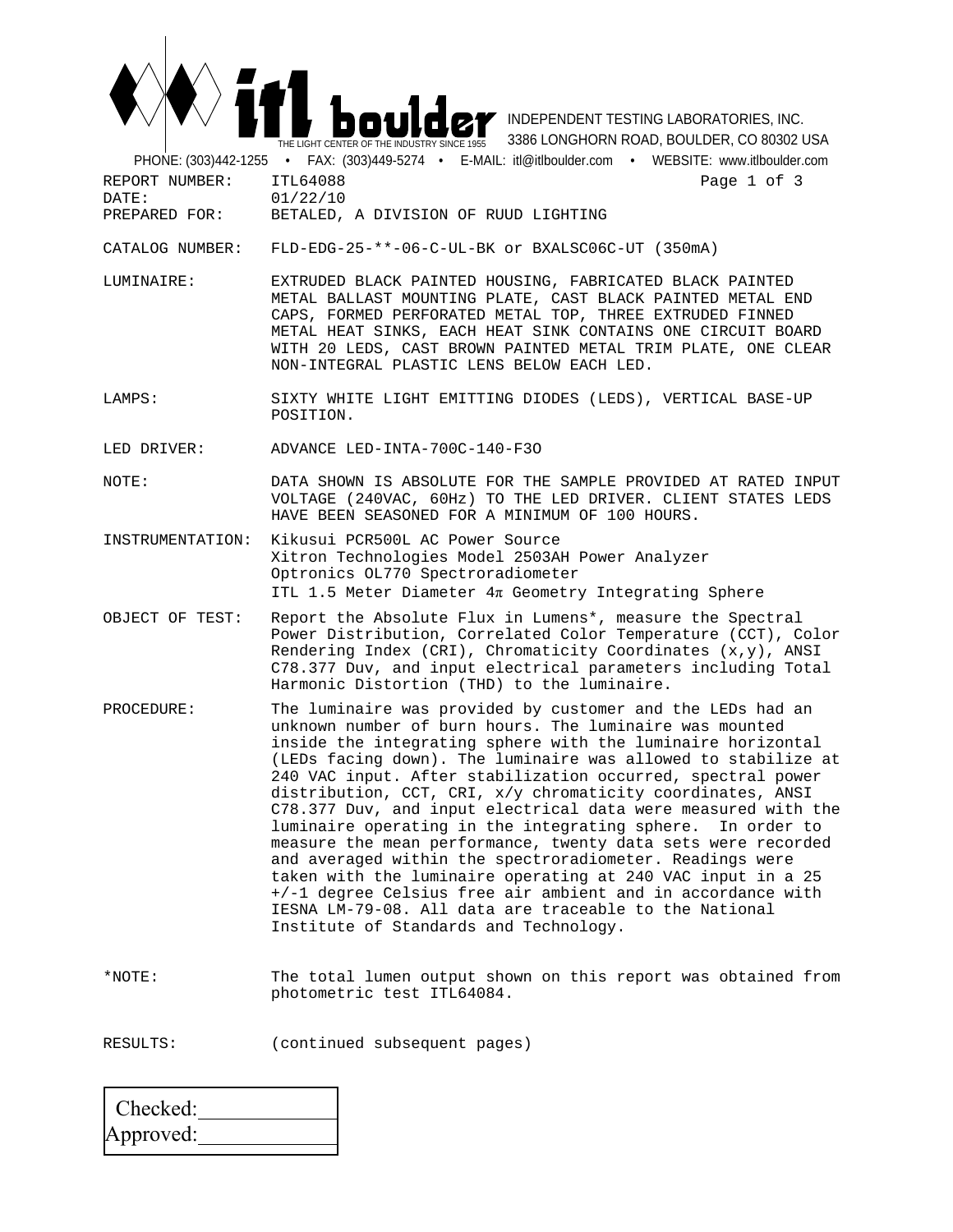

 INDEPENDENT TESTING LABORATORIES, INC. 3386 LONGHORN ROAD, BOULDER, CO 80302 USA

 PHONE: (303)442-1255 • FAX: (303)449-5274 • E-MAIL: itl@itlboulder.com • WEBSITE: www.itlboulder.com REPORT NUMBER: ITL64088<br>DATE: 01/22/10<br>
DATE: 01/22/10 DATE: 01/22/10<br>PREPARED FOR: BETALED, BETALED, A DIVISION OF RUUD LIGHTING CATALOG NUMBER: FLD-EDG-25-\*\*-06-C-UL-BK or BXALSC06C-UT (350mA)

RESULTS:

| <b>PHOTOMETRIC</b>                      |                   |
|-----------------------------------------|-------------------|
| Total Integrated Flux (lumens)          | 6114*             |
|                                         |                   |
| <b>SPECTRORADIOMETRIC</b>               |                   |
| Observer                                | CIE 1931 2 degree |
| <b>Chromaticity Ordinate x</b>          | 0.3268            |
| Chromaticity Ordinate y                 | 0.3552            |
| Correlated Color Temp CCT (K)           | 5734              |
| Color Rendering Index (CRI)             | 73                |
| ANSI C78.377-2008 Duv                   | 0.010             |
| <b>ELECTRICAL</b>                       |                   |
| Input Voltage (Volts AC)                | 240.0             |
| Input Current (mA AC)                   | 315               |
| Input Power (Watts)                     | 72.2              |
| Total Harmonic Distortion - Current (%) | 10.1              |
| Total Harmonic Distortion - Voltage (%) | 0.1               |
|                                         |                   |
| EFFICACY (Lumens/Watt)                  | 84.7              |

\*NOTE: The total lumen output shown on this report was obtained from photometric test ITL64084.